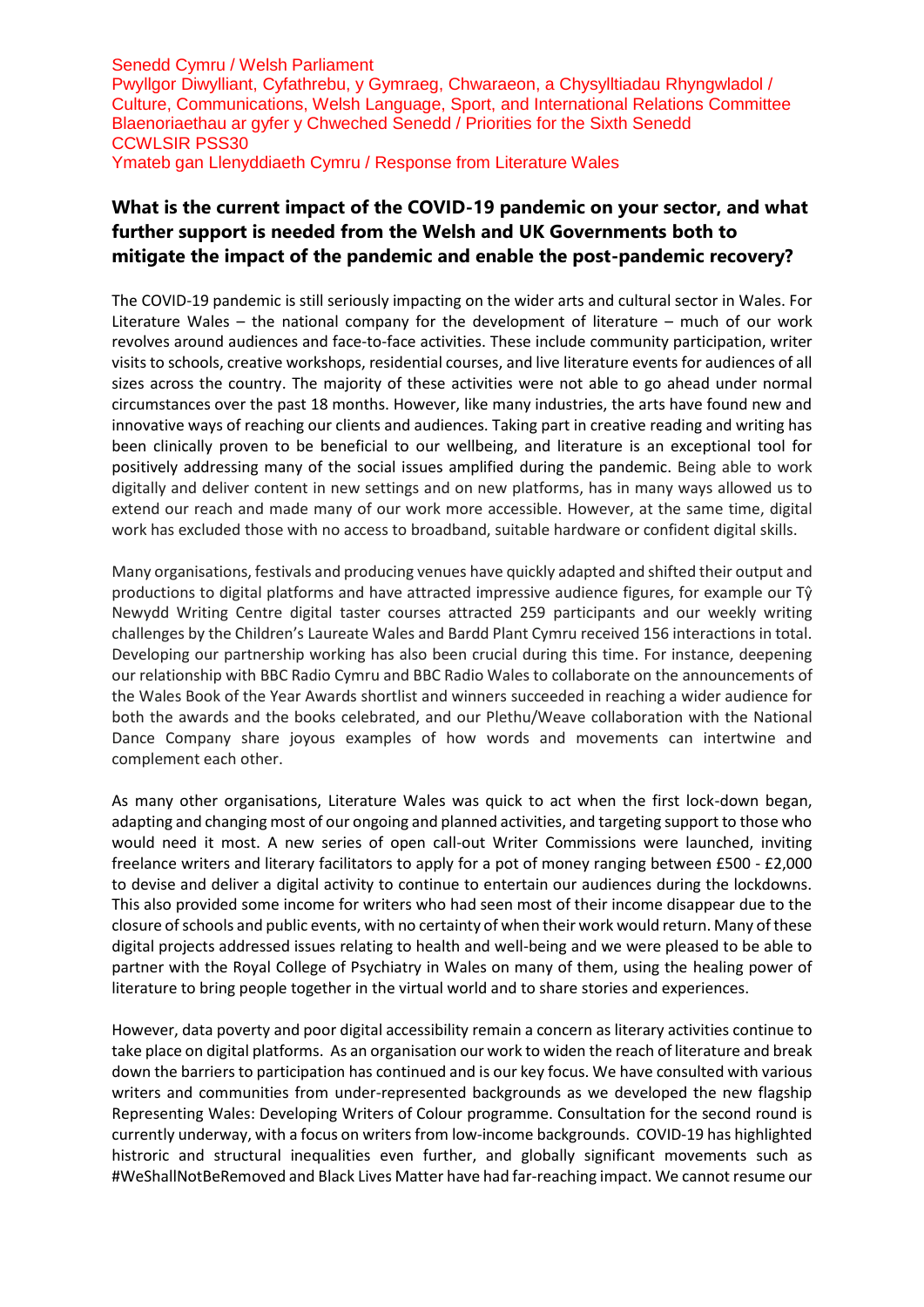practices and ways of working from before, and radical change and action is required by the arts sector in a meaningful and long-term way.

Ensuring full accessibility for people with disabilities is vitally important and digital platforms need to be developed and adapted to be inclusive and available to all. Organisations have a huge responsibility to ensure the safety of users and content providers and this poses new challenges and need for learning and sharing of best practice. Safeguarding audiences also remains a key concern.

Radical thinking and action will be needed across the sector for the short and medium term, and this needs to underpin any recovery strategy for the arts. By using our long-standing traditions of storytelling, performance, and community creation, we can facilitate a programme of debates, conversations, and mass engagement in radical thinking – placing the ownership and the power of planning in the hands of our people and communities. This will drive forward a diverse and cotemporary cultural sector in Wales. A process of continuous change and renewal based on reflection, questioning, listening and debate will enable a more open and democratic society to emerge. Cultural leaders and radical thinkers will be in the same room as civic planners, health experts and environmental activists – each brining their own creativity, innovation, and imagination into problem-solving and planning a better future for Wales.

### **What issues should the committee prioritise in planning our work programme for the immediate and longer term?**

The Covid-19 pandemic has disproportionally affected people of Black, Asian, and Minority Ethnic backgrounds more than others in Wales. The death of George Floyd and the global Black Lives Matter movement has highlighted the urgency of addressing systematic and structural racism across all our sectors. This particular period of reflection, listening and reading has led us as an organisation to acknowledge that more needs to be done to ensure that our literary culture is representative of the whole of Wales. To face the current challenges as a wider sector we must be ready to embrace more radical changes. We have launched a new flagship programme, dedicated to platforming writers of colour. Representing Wales: Developing Writers of Colour was planned and researched in consultation and partnership with individuals and communities with lived experience, and the ensuing programme was co-created by the cohort of writers who were selected ensuring that the opportunities offered were tailor-made for each writer's ambitions and developmental needs in terms of professional and creative support.

Culture has a key role to play in the recovery and reopening of society, as well as in addressing Covid-19 related trauma and grieving. Many clinical studies already exist which evidence the power of literature to improve the well-being and mental health of individuals. As stated above, taking part in creative writing and reading has been clinically proven to be beneficial to our well-being, both physical and mental. Now more than ever, literature should be deployed to treat a surge in long-term mental and physical illness, and the personal trauma and grief experienced by so many due to the pandemic. Literature is a powerful and economical tool to positively address some of these issues and it can contribute to improving the lives of people in Wales. It can also help to build more resilient workforces and communities and be utilised alongside other preventative measures to mitigate against ill health.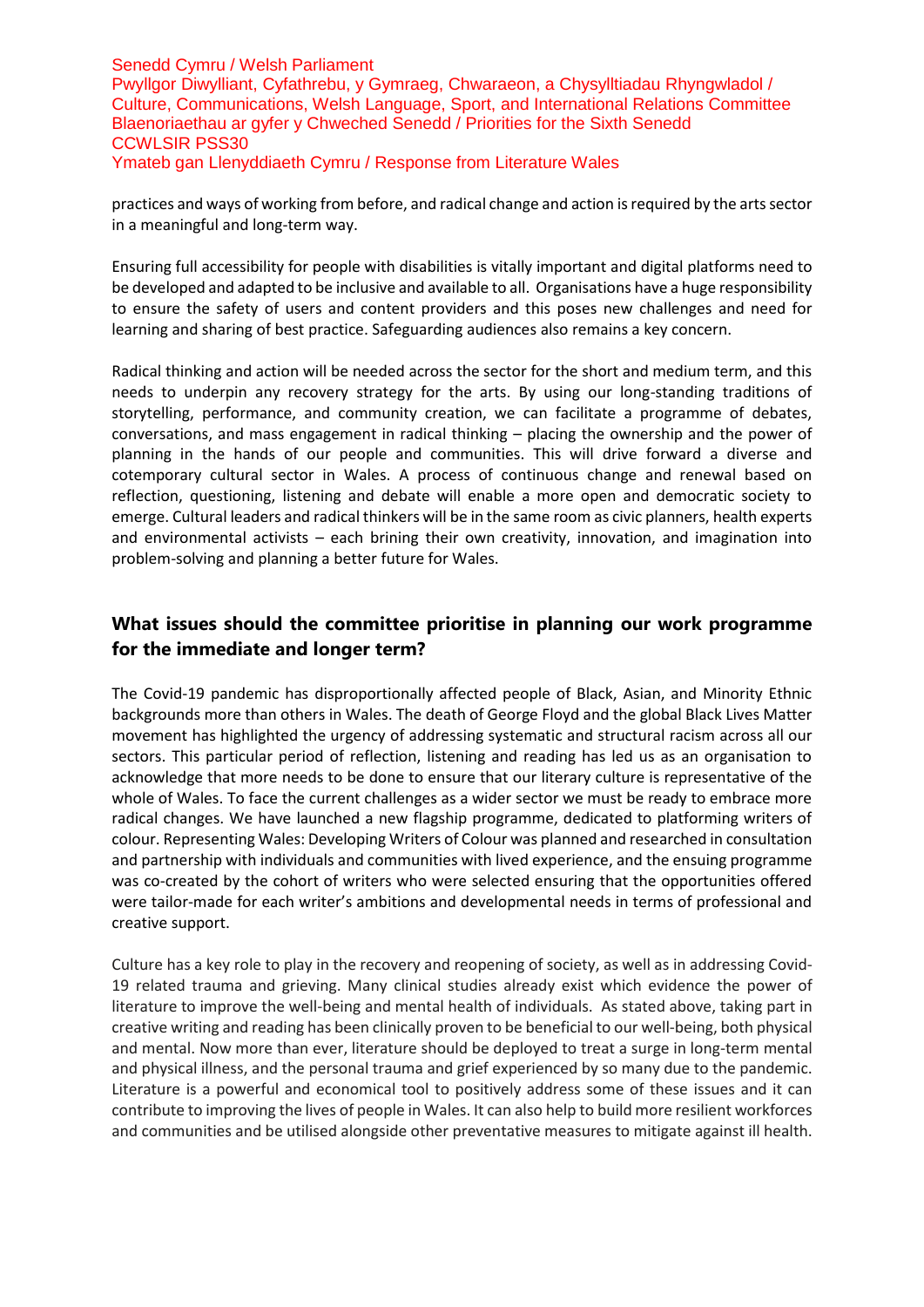The physical distancing and lockdown measures required by the Covid-19 pandemic suddenly and profoundly affected the ways people were able to engage with one another. These changesintensified already high levels of social isolation and loneliness for many in the UK. Increased loneliness in turn impacts on mental health and well-being, leading to extra pressure on the health sector and on the economy, making it a significant challenge of Covid recovery.

Previous systems and procedures did not address satisfactorily the needs of Black, Asian and minority ethnic people, disabled people, people from low-income backgrounds and other marginalised and underrepresented people and communities. A significant shift in funding is needed to develop and deliver arts in a distanced world in such a way as to make a real difference to those previously and currently left behind or left out. However, funding for the arts should not just be maintained and (ideally) increased, it should also support those organisations and artists who are doing things differently.

As a priority, we should look at the climate emergency, and use the power of the arts, specifically literature, can help increase awareness and knowledge and evoke change. Literature Wales has identified the climate emergency as a key priority for our next strategic plan (2022-2025), where we aim to increase knowledge of the climate emergency and inspire change by using creativity to educate, explore and challenge. We acknowledge and recognise the climate emergency and its devastating impact on our world and the lives of people, with the poorest hardest hit. We want to act where we can to mitigate against further escalation of the crisis and raise awareness through our work. We cannot align our work with the Well-being of Future Generations Act without recognising the destruction of our environment and climate emergency in everything we do. We will work with partners and our audiences to aim towards a greener, fairer and more prosperous Wales.

Artists, arts organisations, audiences and creative industries professionals are often radical thinkers who can offer new, innovative approaches to tackle big societal questions, including on business regeneration, education, and with particular sensitivity to diversity and inclusion. The sector as a whole need to work collectively, along with our funders, to develop a vision and action plan on how to harness this potential.

# **How does Brexit and the new UK-EU relationship affect you or your organisation? What support have you received to respond to the changes? What further support, if any, is needed from Welsh and UK Governments?**

As a strategic and developmental body, as opposed to a performance or touring one, the new UK-EU relationship has not directly affected Literature Wales' ability to deliver our programmes and partnerships. However, we are mindful and highly aware of its effects on the communities and writers that we work with. These effects are likely to become even more apparent as the country recovers from the pandemic.

We are working hard to maintain positive relationships with our international partners and striving to continue the sense of a global Wales and the benefits of digital engagement as opposed to international travel, in line with our Environmental Plan. We have developed strong partnership with literary organisations in Scotland, Ireland and Germany – particularly during the UNESCO Year of